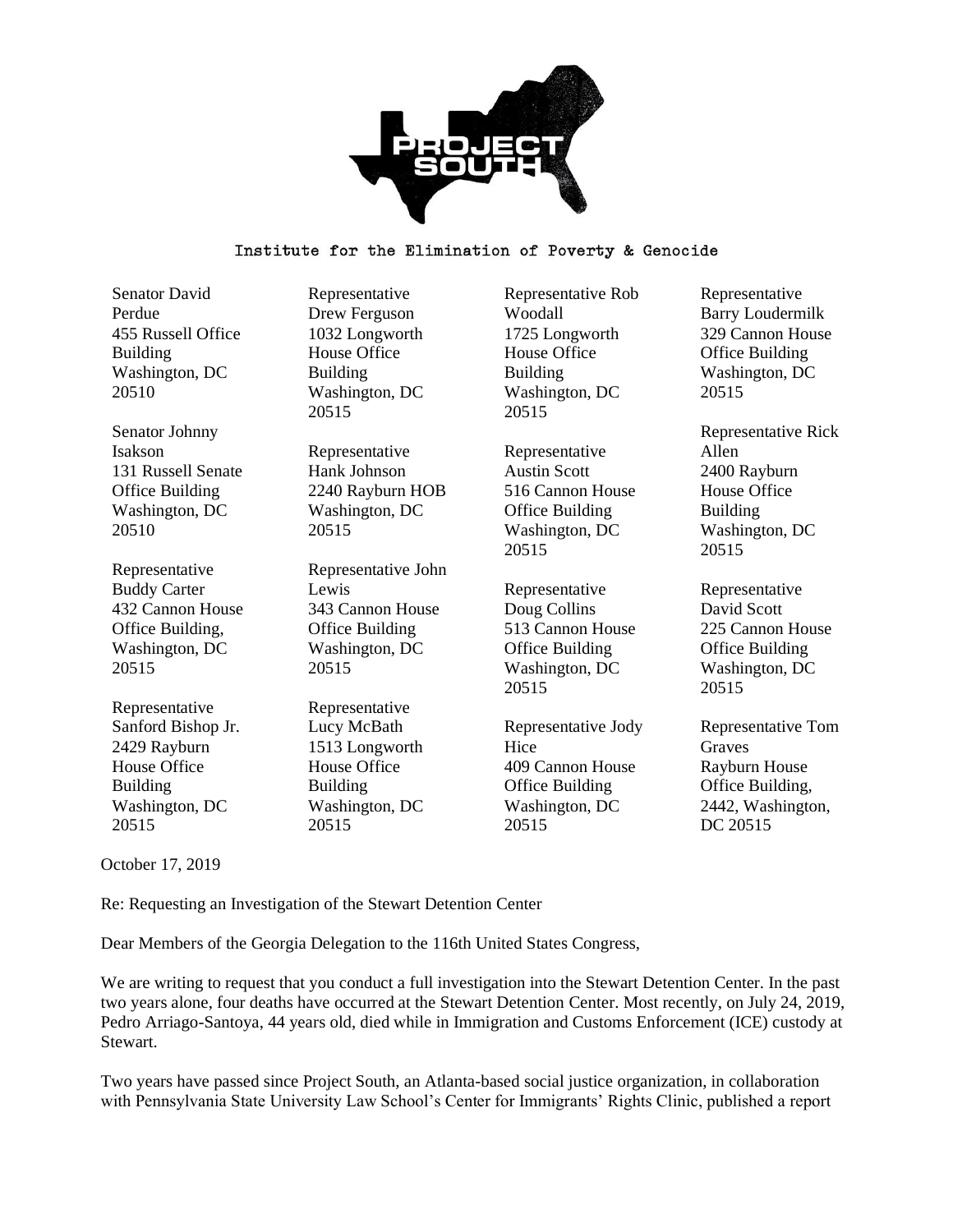

on detention center conditions, titled *Imprisoned Justice: Inside Two Georgia Immigrant Detention Centers*.<sup>1</sup> In those two years, there have been no improvements in conditions at Stewart. Recent accounts from detained immigrants at Stewart indicate overcrowding, understaffed medical personnel, verbal and physical abuse, disregard of medical needs, accessibility concerns, and insufficient nutrition with irregular mealtimes.<sup>2</sup> One detained immigrant remarked: "They call this place a black hole for a reason."<sup>3</sup>

This letter comes about two years after our original letter to the Georgia Congressional Delegation submitted with 70 organizations on November 21, 2017, urging an investigation into Stewart. In light of the horrific news regarding the death of Pedro Arriago-Santoya and the other three deaths at the facility since May 2017, we are writing to urge you again to investigate Stewart before any more tragedies take place.

#### **I. Inhumane Living Conditions**

Stewart used to be a prison, and the conditions there reflect its history. Immigrants are divided into classification levels and assigned housing units and privileges based off of their classification.<sup>4</sup> Immigrants have reported overcrowdings and unsanitary conditions, including moldy showerheads and urinals, not being provided with sufficient undergarments, and lack of access to clean water.<sup>6</sup> Many immigrants have reported being hungry and malnourished from waiting up to seven hours between meals<sub>7</sub> and food that is sometimes spoiled or has foreign objects in it including hair, plastic, bugs, rocks, and mice.<sup>8</sup> The diet at Stewart has created many complications for immigrants with medical conditions and dietary restrictions. Many immigrants reported having lost between ten and seventy pounds while detained at Stewart due to the inedible food.<sup>9</sup> The combination of overcrowding, unhygienic conditions, and poor food quality makes many detained immigrants prone to developing serious health complications.

In addition, many immigrants have been subjected to verbal and physical abuse by some officers at the Stewart Detention Center. One man stated that some officers would call immigrants racist and dehumanizing names including "wetback" and "doggy."<sup>10</sup> Some officers also become angry when immigrants do not speak English. Officers will yell things like "don't speak Spanish, this is America."<sup>11</sup> Another immigrant stated, "officers yell and shout all the time. They're always angry."<sup>12</sup> Another immigrant noted that on one occasion an officer shouted at him and eight other immigrants calling them "son of a bitch," and slammed the door on his face simply for being a few minutes late to go to the recreation yard.<sup>13</sup>

<sup>3</sup> *Id.*

<sup>9</sup> *Id.* at 32.

<sup>1</sup> Project South and Pennsylvania State University Center for Immigrants' Rights Clinic, *Imprisoned Justice: Inside Two Georgia Detention Centers*, May 2017[, https://projectsouth.org/wp-content/uploads/2017/06/Imprisoned\\_Justice\\_Report-1.pdf.](https://projectsouth.org/wp-content/uploads/2017/06/Imprisoned_Justice_Report-1.pdf)

<sup>2</sup> Project South Interview by Priyanka Bhatt at the Stewart Detention Center on July 3, 2019.

<sup>4</sup> *Imprisoned Justice,* p. 31.

<sup>5</sup> Project South Interview by Priyanka Bhatt at the Stewart Detention Center on July 3, 2019.

<sup>6</sup> *Imprisoned Justice*, p. 31, 41.

<sup>7</sup> *Id.* at 32.

<sup>8</sup> *Id.* at 31.

<sup>10</sup> Project South interview by Priyanka Bhatt at the Stewart Detention Center on November 29, 2017.

<sup>11</sup> *Id*.

<sup>12</sup> Project South interview by Priyanka Bhatt at the Stewart Detention Center on September 22, 2019. <sup>13</sup> *Id*.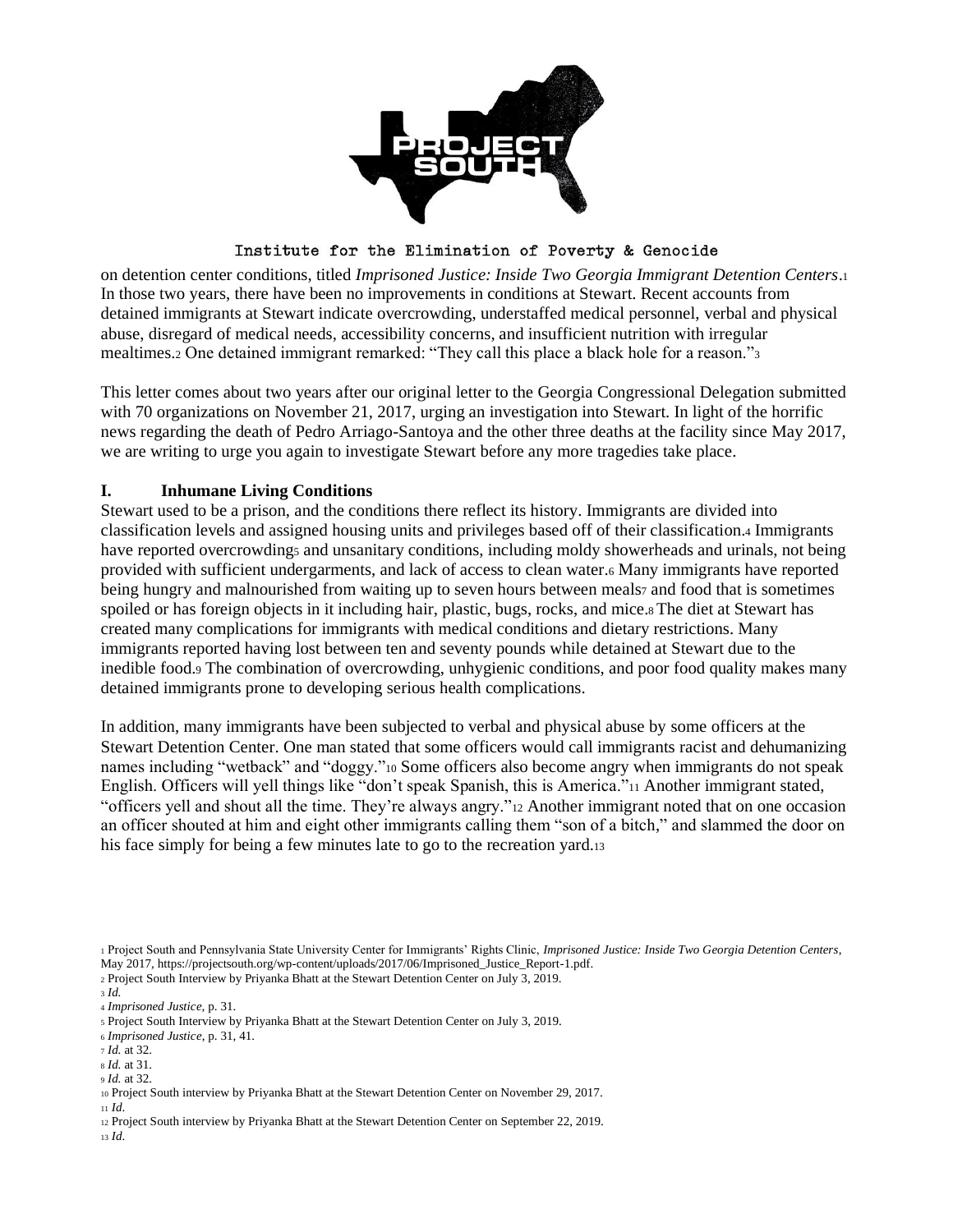

In addition to shouting and using vulgar language, some officers will regularly take away commissary for little or no violation for a week.<sup>14</sup> One man stated an officer who has a history of being aggressive yelled at him for looking at her. The officer yelled: "why are you looking at me son of a bitch," and took away his commissary funds.<sup>15</sup> This meant he could not purchase food, buy clothing, or use the phone to call loved ones.<sup>16</sup> At one given time, this same officer took away the commissary of five different people.<sup>17</sup> Certain officers are also known to send immigrants to solitary confinement for minor or no violation at all.<sup>18</sup> One immigrant stated "if officers are in a bad mood, they yell and say they'll send you to the hole."<sup>19</sup> In addition, some officers will act cruelly with immigrants in various ways including forcing immigrants to stand for two hours during count time or by taking away basic necessities.<sup>20</sup> One immigrant noted that when he asked an officer for toilet paper, the officer told him to use his fingers to clean himself.<sup>21</sup>

Immigrants at Stewart have also been mistreated by some officers while working in the kitchen.<sup>22</sup> One detained immigrant noted that the officers always yell and curse at immigrants working in the kitchen, and become angry when immigrants do not understand English.<sup>23</sup> He also noted that an officer in the kitchen hit him on his arm so hard that it turned red simply for picking up the wrong plate. He stated, "she hit me hard. She hit people several times."<sup>24</sup>

## **II. Inadequate Access to Medical Care**

The conditions at Stewart indicate that the facility is not sufficiently equipped to address serious medical issues. Immigrants have also suffered serious illnesses at Stewart resulting from the conditions they are subjected to. In January 2018, 33-year-old Yulio Castro Garrido died of pneumonia while detained at Stewart despite being healthy prior to detention.<sup>25</sup> According to ICE's detainee death review, the Stewart staff violated protocol and failed to monitor Garrido's blood pressure after signs of stage two hypertension.<sup>26</sup>

- <sup>20</sup> Project South interview by Priyanka Bhatt at the Stewart Detention Center on September 22, 2019; [https://projectsouth.org/wp-](https://projectsouth.org/wp-content/uploads/2018/04/Complaint-Barrientos-v.-Core-Civic.pdf)
- [content/uploads/2018/04/Complaint-Barrientos-v.-Core-Civic.pdf.](https://projectsouth.org/wp-content/uploads/2018/04/Complaint-Barrientos-v.-Core-Civic.pdf)
- <sup>21</sup> [https://projectsouth.org/wp-content/uploads/2018/04/Complaint-Barrientos-v.-Core-Civic.pdf.](https://projectsouth.org/wp-content/uploads/2018/04/Complaint-Barrientos-v.-Core-Civic.pdf)

<sup>14</sup> *Imprisoned Justice,* p. 36; Project South interview by Priyanka Bhatt at the Stewart Detention Center on September 22, 2019.

<sup>15</sup> Project South interview by Priyanka Bhatt at the Stewart Detention Center on September 22, 2019.

<sup>16</sup> *Id*.

<sup>17</sup> *Id*.

<sup>18</sup> *See* Section VI below.

<sup>19</sup> Project South interview by Priyanka Bhatt at the Stewart Detention Center on September 22, 2019.

<sup>22</sup>*Id.;* Project South interview by Priyanka Bhatt at the Stewart Detention Center on September 22, 2019.

<sup>23</sup> Project South interview by Priyanka Bhatt at the Stewart Detention Center on January 16, 2018; Project South interview by Priyanka Bhatt at the Stewart Detention Center on September 22, 2019.

<sup>24</sup> Project South interview by Priyanka Bhatt at the Stewart Detention Center on September 22, 2019.

<sup>25</sup> https://www.ajc.com/news/state--regional-govt--politics/brother-cuban-was-healthy-before-dying-pneumonia-ice-

custody/9TNpiI95CYQPyiGPoSyzmJ/.

<sup>26</sup> [https://projectsouth.org/wp-content/uploads/2019/06/OPR-Release-of-2019-ICLI-00033.pdf;](https://projectsouth.org/wp-content/uploads/2019/06/OPR-Release-of-2019-ICLI-00033.pdf) https://www.wnycstudios.org/story/ice-records-illmigrant-continued-working-ice-custody-died.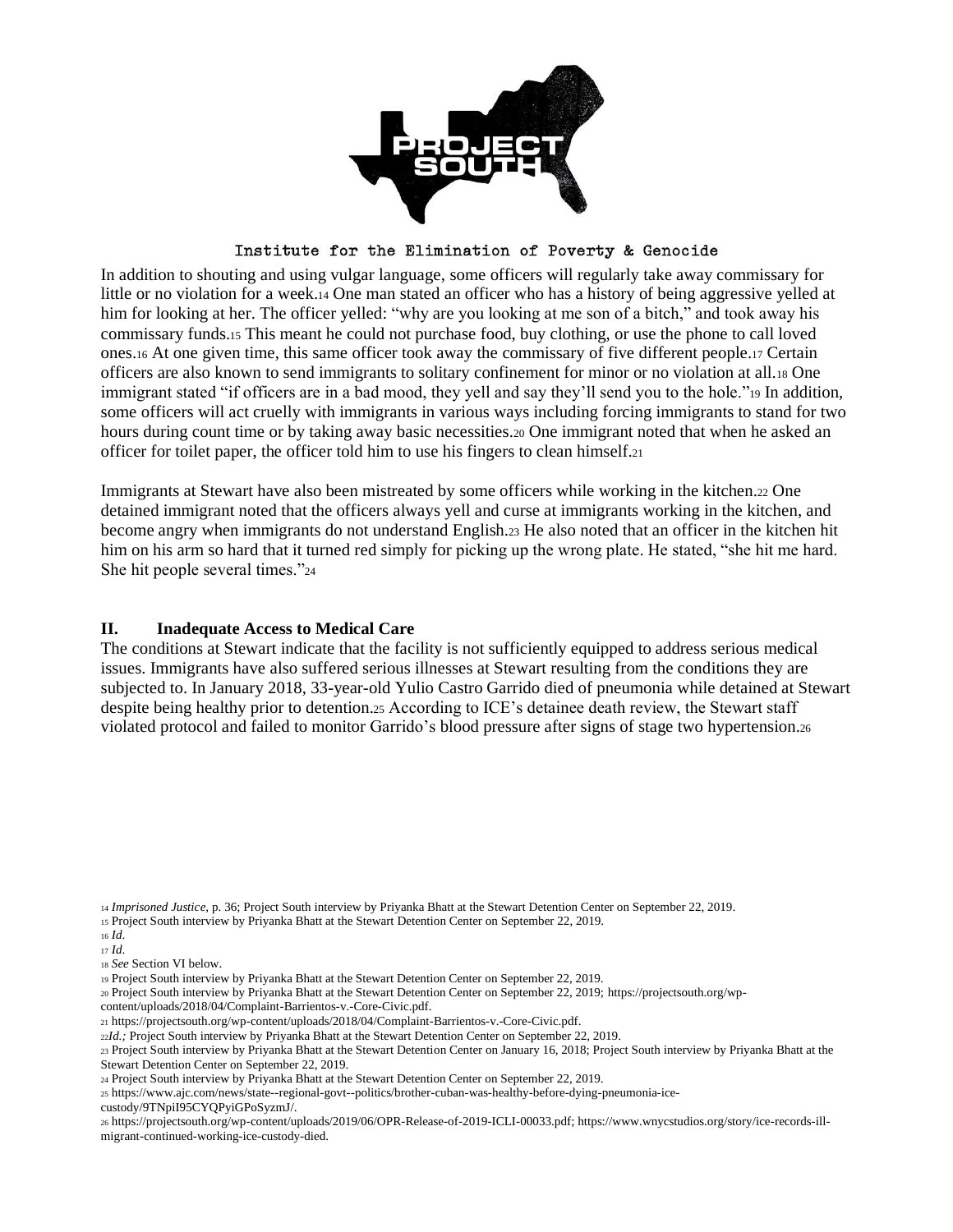

Moreover, officers at Stewart did not comply with their own standards and failed to suspend Garrido from the work program when they became aware of his illness. Garrido continued to work in the kitchen despite his fever, cough, and runny nose up until the day he was hospitalized and taken away in an ambulance.<sup>27</sup> The death review file noted that this dangerous practice may have allowed the spreading of the contagious illness to other detained immigrants as well.<sup>28</sup> Finally, the review noted that there was a delay in calling the ambulance which resulted in a delay in urgently-needed medical care for Garrido.<sup>29</sup>

Additionally, the inhumane living conditions pose the threat of exacerbating preexisting medical needs of detained immigrants. As early as 2012, ICE identified Stewart as a facility with inadequate medical care.<sup>30</sup> Medical care at Stewart continues to be inadequate seven years later. Immigrants have described the medical unit at Stewart as understaffed and have said that it is "a waste of time" to request medical care.<sup>31</sup> For example, detained immigrants have reported significant delays in the amount of time that it takes to receive medical care and to see a doctor, ranging from a few days to several weeks.<sup>32</sup> Furthermore, medical personnel are reported to only be available on weekdays. One immigrant noted: "If you have an emergency on the weekend, you're on your own."33

Many immigrants have also reported not receiving adequate medication to treat their health conditions. One detained immigrant who passed kidney stones reported that he never received any medication; instead, he only received over-the-counter painkillers.<sup>34</sup> This is not a standalone occurrence; many immigrants at Stewart have reported only receiving over-the-counter medication like Ibuprofen or Tylenol for serious illnesses or injuries. Even when detained immigrants receive the correct medication, they often do not receive the correct dosage. For example, one detained immigrant with several health problems, including diabetes and hypertension, reported not receiving his medication consistently, which caused his condition to worsen.<sup>35</sup> While he was supposed to be receiving his diabetes medication fourteen times a week, he only received the medication up to six times a week.<sup>36</sup>

Additionally, many detained immigrants have reported that they were either unaware of any mental health services that they could seek or believed there was no access to mental health professionals.<sup>37</sup> Furthermore, detained immigrants who suffer from mental health concerns are often hesitant to express their need for treatment because those with mental health concerns are known to be placed in solitary confinement.<sup>38</sup> For example, immigrants at Stewart have reported that they were placed in solitary for speaking about depression, personal trauma, or for requesting assistance.<sup>39</sup>

In solitary, immigrants are isolated in a small cell for 23 hours a day without access to showers or commissary and have to request to use the restroom whereupon they are shackled and taken to the restroom in chains.<sup>40</sup> In addition,

<sup>27</sup> *Id.*

<sup>28</sup> *Id.*

<sup>29</sup> *Id.*

<sup>30</sup> *Id.*

<sup>31</sup> Project South interview by Priyanka Bhatt at the Stewart Detention Center on July 3, 2019.

<sup>32</sup> *Imprisoned Justice,* p. 35-36.

- <sup>33</sup> Project South interview by Priyanka Bhatt at the Stewart Detention Center on July 3, 2019.
- <sup>34</sup> *Imprisoned Justice,* p. 33-36.
- <sup>35</sup> Project South interview by Priyanka Bhatt at the Stewart Detention Center on July 3, 2019.

- <sup>38</sup> *Id.*
- <sup>39</sup> *Id.*
- <sup>40</sup> *Id.*

<sup>37</sup> *Imprisoned Justice,* p. 36.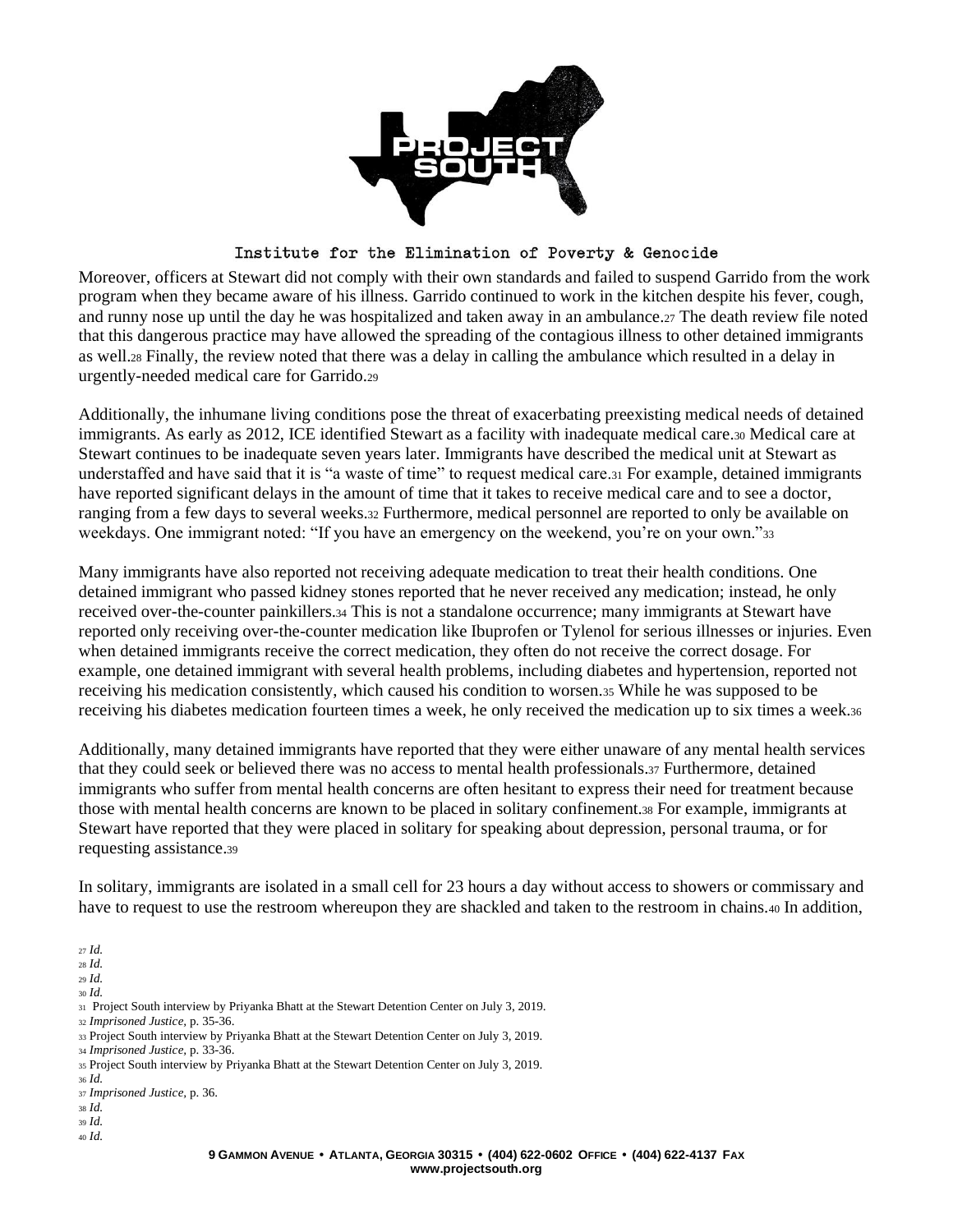

immigrants must choose whether to use the phone or get an hour of recreation time outside of their small cell. While in segregation, detained immigrants cannot tell whether it is day or night.41 Some immigrants reported that they were placed in a straitjacket and placed in segregation for talking about suicide.<sup>42</sup> Medical professionals and international human rights organizations have consistently decried the use of solitary confinement for individuals with mental health concerns.<sub>43</sub> The United Nations has called for a complete ban on placing individuals with mental health conditions in solitary confinement.<sup>44</sup> By placing individuals in segregation, the dignity of detained immigrants is ignored, and their mental health is at risk of worsening.

## **III. Deaths by Suicide**

The misuse of solitary confinement is alarming because of the detrimental impact that solitary confinement has already had on existing mental health concerns of immigrants at Stewart. Two immigrants with a history of mental health concerns have died of suicide after being placed in solitary confinement for over 15 days—a time period that the United Nations would consider torture.<sup>45</sup> Jeancarlo Jiménez-Joseph, a 27-year-old immigrant with schizophrenia detained at Stewart died of suicide on May 15, 2017 by hanging himself after 19 days in solitary confinement.<sup>46</sup> Almost a year later in July 2018, Efrain Romero De la Rosa, a 40-year-old immigrant with bipolar disorder detained at Stewart, died of suicide after 21 days in solitary confinement.<sup>47</sup> These tragedies point to a pattern of neglect regarding the mental health of immigrants at Stewart, and the expedient use of solitary confinement as a means for Stewart to disregard the humanity of detained immigrants and their need for mental health care.

## A) Death of Jeancarlo Jiménez-Joseph

Jeancarlo Jiménez-Joseph entered the Stewart Detention Center on March 7, 2017 with a documented history of serious mental health concerns including a diagnosis of psychosis and schizophrenia, chronic history of auditory and visual hallucinations, and previous suicide attempts.<sup>48</sup> During the two months he was at Stewart, Jiménez-Joseph told medical professionals on at least five different occasions that he needed an increase in his medication dosage because the medication was not working for him.<sup>49</sup> He repeatedly told medical professionals that he was hearing voices and even stated that he was feeling suicidal when he first entered Stewart.<sup>50</sup> However, he was never physically seen by a psychiatrist because Stewart had a year-long vacancy for the full-time psychiatrist position.<sup>51</sup> This means that the 1,907 immigrants then detained at Stewart did not have a single full-time psychiatrist available to them. Consequently, the immigrants had to rely on teleconferencing a psychiatrist which was limited to only six hours a week for all detained immigrants.<sup>52</sup> This created a large two to three-month backlog where individuals like Jiménez-Joseph had to wait up to two months before getting critical follow-up care.<sup>53</sup>

- <sup>49</sup> *Id.*
- <sup>50</sup> *Id.*
- <sup>51</sup> *Id.*
- <sup>52</sup> *Id.* <sup>53</sup> *Id.*

<sup>41</sup> *Id.*

<sup>42</sup> *Id* at 49.

<sup>43</sup> [https://phr.org/wp-content/uploads/2013/04/Solitary-Confinement-ExecSumm-April-2013.pdf;](https://phr.org/wp-content/uploads/2013/04/Solitary-Confinement-ExecSumm-April-2013.pdf) [https://news.un.org/en/story/2011/10/392012-solitary](https://news.un.org/en/story/2011/10/392012-solitary-confinement-should-be-banned-most-cases-un-expert-says)[confinement-should-be-banned-most-cases-un-expert-says.](https://news.un.org/en/story/2011/10/392012-solitary-confinement-should-be-banned-most-cases-un-expert-says)

<sup>45</sup> https://news.un.org/en/story/2011/10/392012-solitary-confinement-should-be-banned-most-cases-un-expert-says.

<sup>46</sup> https://www.ajc.com/news/breaking-news/family-detainee-who-hanged-himself-georgia-lockup-suing-ice/QYZReZLtc2uQ930XO9ZfxJ/.

<sup>47</sup> https://www.ajc.com/news/state--regional-govt--politics/gbi-local-sheriff-office-probing-ice-detainee-death-georgia/wAAuPnVBiJZtPBvlfSdVkN/.

<sup>48</sup> Detainee Death Review of Jeancarlo Jiménez-Joseph.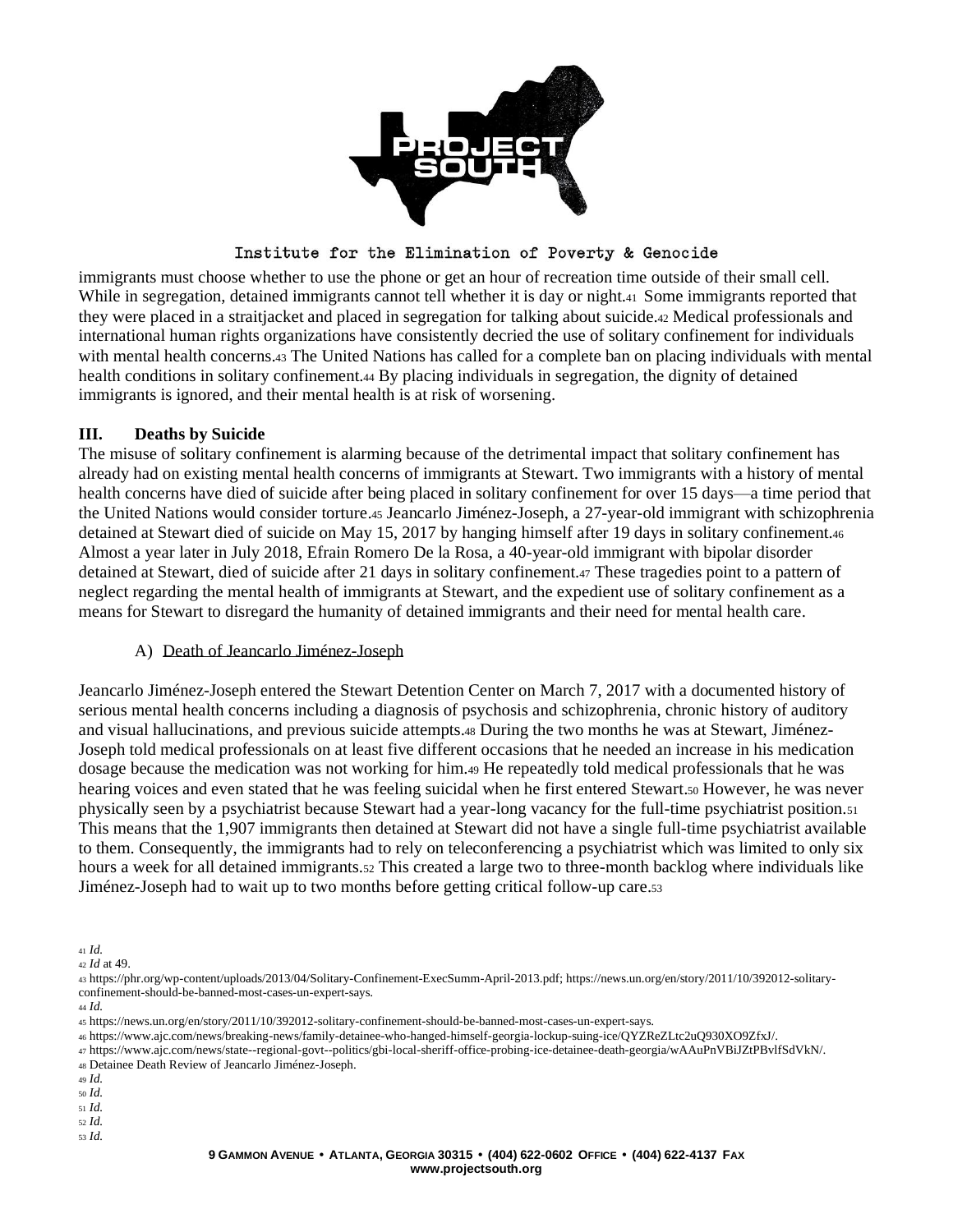

Just a few weeks before Jiménez-Joseph died by suicide, he told a nurse that he was hearing voices telling him to kill himself and that he needed a higher dosage of his medication.<sup>54</sup> The very next day, he jumped nine feet off a two-tier ledge. Instead of getting mental health or medical treatment, he was punished by a disciplinary board for endangering others and property, and sentenced to 20 days in solitary confinement.<sup>55</sup> He was even evaluated and cleared by a doctor at Stewart for placement in solitary confinement despite stating he was being "tormented by voices and sounds all the time" and that the voices encouraged him to "do things he did not want to do."<sup>56</sup>

While in solitary, Jiménez-Joseph continued to face lack of care. Nurses doing segregation rounds are required to do face-to-face visits and ask detained immigrants about their behavior and thought process.<sup>57</sup> However, a nurse admitted to fabricating documents stating that she completed a full encounter visit with Jiménez-Joseph, when in reality, the typical practice that she followed was to knock on the door to make sure that the detained immigrant was there and then move on, unless the immigrant raised an issue.<sup>58</sup>

During this time, Jiménez-Joseph's mental health deteriorated even further. Just days before his death, he was seen standing on the toilet talking to himself, yelling at the mirror, kicking the air, and pounding on walls.<sup>59</sup> When a nurse told the doctor of Jiménez-Joseph's behavior, the doctor noted that his tele-psychiatrist appointment was in six days on May 15, and that Jiménez-Joseph could talk to the psychiatrist then about changing his medication dosage.<sup>60</sup> Jiménez-Joseph was last seen alive on May 14 at 11:26 pm. The officer in charge of doing security rounds fabricated records saying he made rounds at 12 am and 12:28 am when in fact no one had done rounds for about an hour.<sup>61</sup> At 12:37 am when the officer returned to do security rounds, he found Jiménez-Joseph hanging by his bedsheets from the sprinkler head.<sup>62</sup>

## B) Death of Efrain Romero De la Rosa

Just a year later in March 2018, Efrain Romero De la Rosa entered the Stewart Detention Center with a documented history of schizophrenia and hallucinations.63 In late April 2018, De la Rosa was placed on suicide watch in the medical housing unit.<sup>64</sup> De la Rosa told a mental health professional that he was having auditory and visual hallucinations, that he would be "dead in three days," and that "God was trying to kill him."<sup>65</sup> As De la Rosa's health continued to deteriorate, he was transferred to the Columbia Regional Care Center to treat his mental health, where he stayed for a month.66

Upon De la Rosa's return to Stewart, his intake form indicated that he still "obsessed with the concept of death."<sup>67</sup> In addition, he told a nurse that he "always had conversations" with God and that he would "suffer three terrible

<sup>54</sup> *Id.* <sup>55</sup> *Id.*

<sup>56</sup> *Id.*

<sup>57</sup> *Id.*

<sup>58</sup> *Id.*

<sup>59</sup> *Id.*

<sup>60</sup> *Id.*

<sup>61</sup> *Id.*

<sup>62</sup> *Id.*

<sup>63</sup> https://www.ajc.com/news/state--regional-govt--politics/mexican-hanged-himself-amid-lapses-ice-detention-center/Fa9REGPLOCuop5Se4zmBjP/. <sup>64</sup> https://theintercept.com/2019/08/29/ice-solitary-mental-health-corecivic/.

<sup>65</sup> *Id.*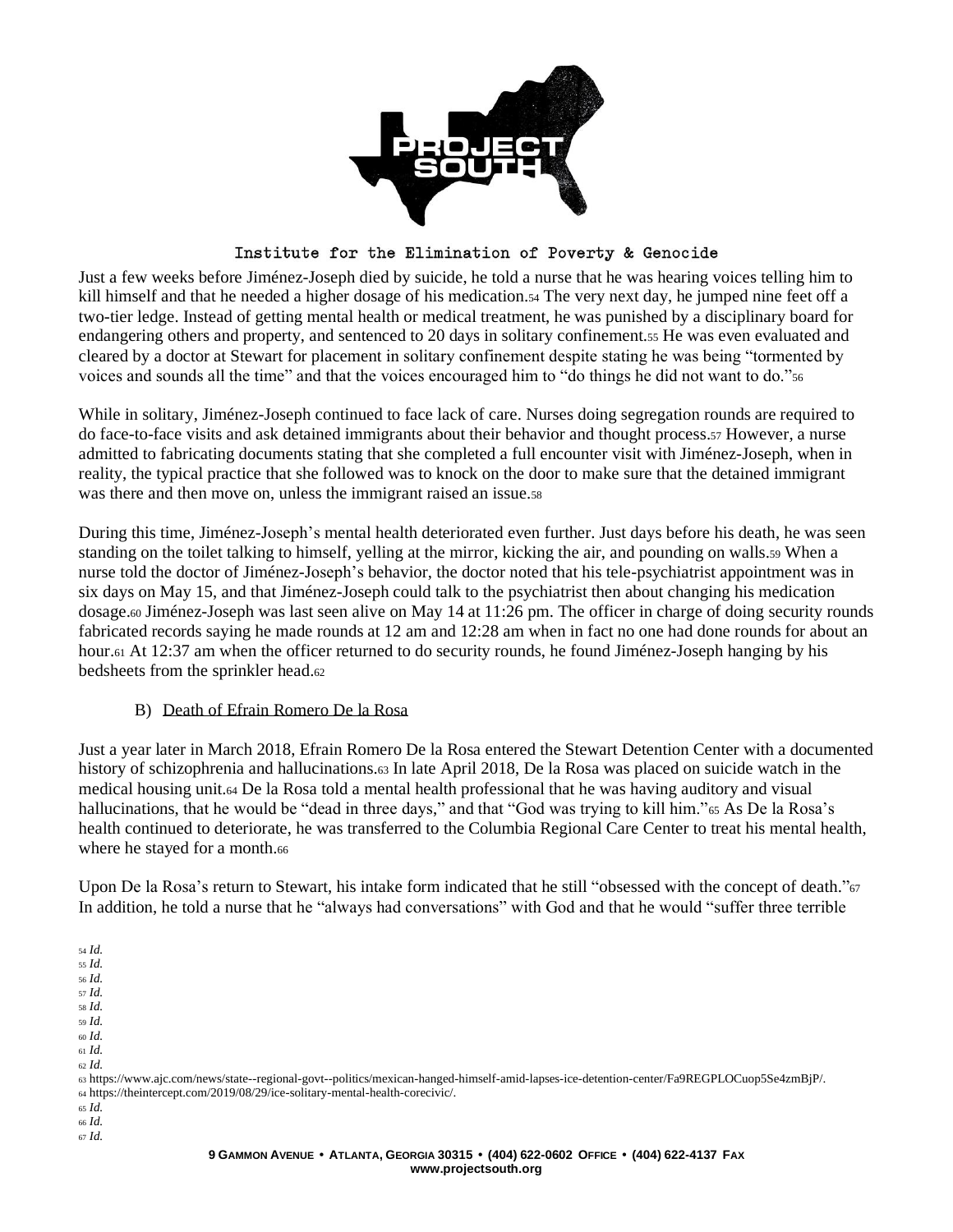

deaths in the future."<sup>68</sup> Despite this documented history of mental health concerns and time spent at a psychiatric facility, officers did not make a note of his schizophrenia diagnosis on the classification worksheet as required.<sup>69</sup> Instead, officers sent him to live with the general population at Stewart rather than receive care in the medical unit.<sup>70</sup> Just days later on June 19, a social worker found De la Rosa to have met the criteria for having a serious mental illness.<sup>71</sup>

That same day, De la Rosa was sent to solitary confinement for 30 days, with the go-ahead from the medical unit, as punishment for rubbing his foot on a female correctional officer's foot.<sup>72</sup> While in solitary confinement, De la Rosa's mental health became visibly worse. A social worker documented De la Rosa as having limited mental functioning.<sup>73</sup> De la Rosa was reported to be crying all the time and exclaiming that he wanted to be with his family.<sup>74</sup> Other detained immigrants in the same unit noted that De la Rosa talked about suicide and how God "told him to leave."<sup>75</sup> During his time in solitary, a nurse fabricated an account about fully evaluating De la Rosa when in fact the nurse just handed him a piece of paper to sign and then walked away.<sup>76</sup>

On July 10, De la Rosa told a social worker that he was going to die and did not need medication.<sup>77</sup> The social worker referred him to a higher level of care at a mental health facility. However, by that time, it was too late. At 8 pm that evening, other detained immigrants noticed that De la Rosa's lights were off, which was unusual.<sup>78</sup> A detained immigrant tried warning the officer in charge that something was wrong with De la Rosa and urged the officer to check on De la Rosa.<sup>79</sup> He told investigators, "we told them something is happening…we told him can you check on him. And they didn't even care."<sup>80</sup> 8:40 pm that evening was the last time De la Rosa was seen alive.<sup>81</sup> The officer in charge fabricated documents stating that he checked on De la Rosa every 30 minutes as required up until his shift ended at 10 pm.<sup>82</sup> It was not until 10:30 pm, two hours later, when the new shift had begun that an officer found De la Rosa hanging by a noose made of socks by his bed railing.<sup>83</sup> Even at De la Rosa's time of death, the Stewart staff was unprepared to respond to this emergency, lacking essential tools; the oxygen tank that was brought to the scene was empty and the automated external defibrillator could not be found thus impacting the level of care he received.<sup>84</sup>

## **IV. Use of Force**

<sup>68</sup> *Id.* <sup>69</sup> *Id.* <sup>70</sup> *Id.* <sup>71</sup> *Id.* <sup>72</sup> *Id.* <sup>73</sup> *Id.* <sup>74</sup> *Id.* <sup>75</sup> *Id.* <sup>76</sup> *Id.* <sup>77</sup> *Id.* <sup>78</sup> *Id.*

<sup>79</sup> *Id.* <sup>80</sup> *Id.*

<sup>81</sup> *Id.*

<sup>82</sup> *Id.* <sup>83</sup> *Id.* <sup>84</sup> *Id.*

> 9 GAMMON AVENUE · ATLANTA, GEORGIA 30315 · (404) 622-0602 OFFICE · (404) 622-4137 FAX **www.projectsouth.org**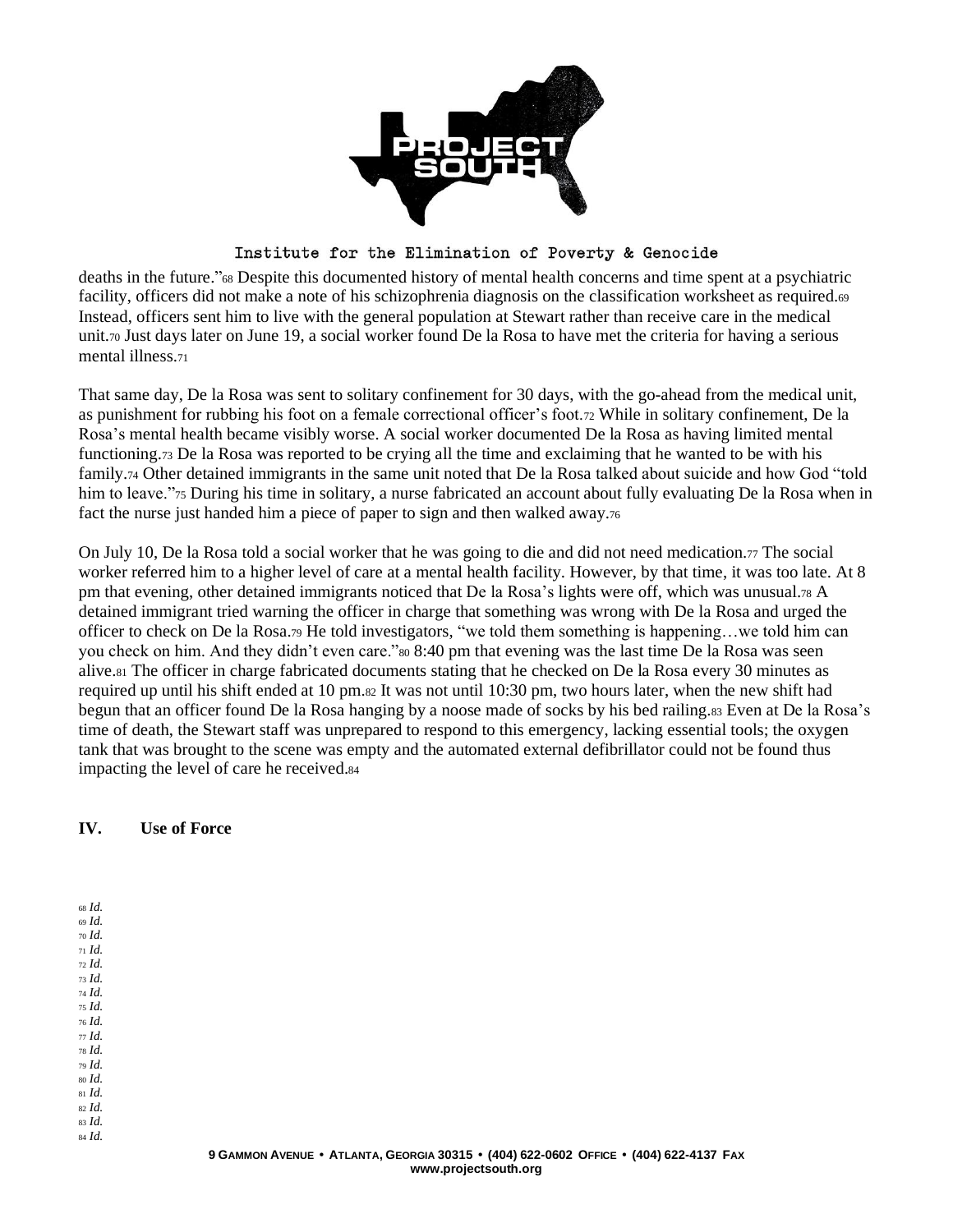

On September 11, 2019, a group of about 40 to 60 men predominantly from Cuba, protested the conditions they were facing at Stewart and their prolonged detention.ss At 4 pm, the group stayed in the recreation yard, wrote "libertad" (freedom) on their shirts, and held up signs that said "help."<sup>86</sup> The men continued to peacefully protest, forgoing shelter, food, and sleep in the hopes that someone would address their concerns.<sup>87</sup> Instead, at around 4 pm the next day, the men were met with heavy use of force and violence by riot police.<sup>88</sup> The riot police threw several gas bombs at the men and shot at them using rubber bullets.<sup>89</sup> One detained immigrant who saw everything happen from a window in his unit noted: "Riot police came and attacked the Cuban men with gas [bombs] and rubber bullets while the men were just sitting. The men suffered so much. They just wanted to talk to someone. They weren't doing anything violent."<sup>90</sup> The men were reported to be coughing and unable to breathe. Another man noted that he could see the Cuban men trying to run away from being shot but there was nowhere to run to.<sup>91</sup> At one point, the riot police cornered all the men in one location and then threw another gas bomb directly at the men.<sup>92</sup> One man noted, "It was so aggressive, malicious and savage. The protesters were peaceful. It was so ugly to see."<sup>93</sup> Afterwards, these men were sent to solitary confinement and were subsequently either deported or transferred to another facility.

While the immigrants in the recreation yard faced violence, immigrants inside Stewart also suffered. After noticing the men protest outside, some of the men inside different units wanted to join. In one particular unit, a group of 25 men tried to talk to the officers about the human rights violations they were suffering at Stewart.<sup>94</sup> The officers responded with vulgar language saying, "Fuck you, you don't have rights."<sup>95</sup> An officer then pulled out a gun and pointed it to the men, yelling at them to sit on the floor.<sup>96</sup> An immigrant who was present stated, "we were afraid they would make us disappear."<sup>97</sup> Then a group of 20 or more officers with guns came into the pod and began to use forceful restraints on the men.<sup>98</sup> One man noted that he saw an officer twist his roommate's arm back so aggressively that he was afraid that his arm was going to break.<sup>99</sup> They were then punished with solitary confinement for 30 days.<sup>100</sup> While in solitary, a man told us: "We are afraid. I am not ok...they are trying to keep us quiet," and proceeded to cry.<sup>101</sup>

- 88 *Id.*
- 89 *Id.*
- <sup>90</sup> *Id.* 91 *Id.*
- 92 *Id.*
- 93 *Id.*
- 94 *Id.*
- 95 *Id.*
- 96 *Id.*
- 97 *Id.*
- 98 *Id.*
- 99 *Id.* 100 *Id.* 101 *Id.*

<sup>85</sup> Project South interview by Priyanka Bhatt at the Stewart Detention Center on September 22, 2019.

<sup>86</sup> *Id.;* Email to Priyanka Bhatt re Protests at Stewart, dated September 27, 2019.

<sup>87</sup> Project South interview by Priyanka Bhatt at the Stewart Detention Center on September 22, 2019.

<sup>9</sup> GAMMON AVENUE · ATLANTA, GEORGIA 30315 · (404) 622-0602 OFFICE · (404) 622-4137 FAX **www.projectsouth.org**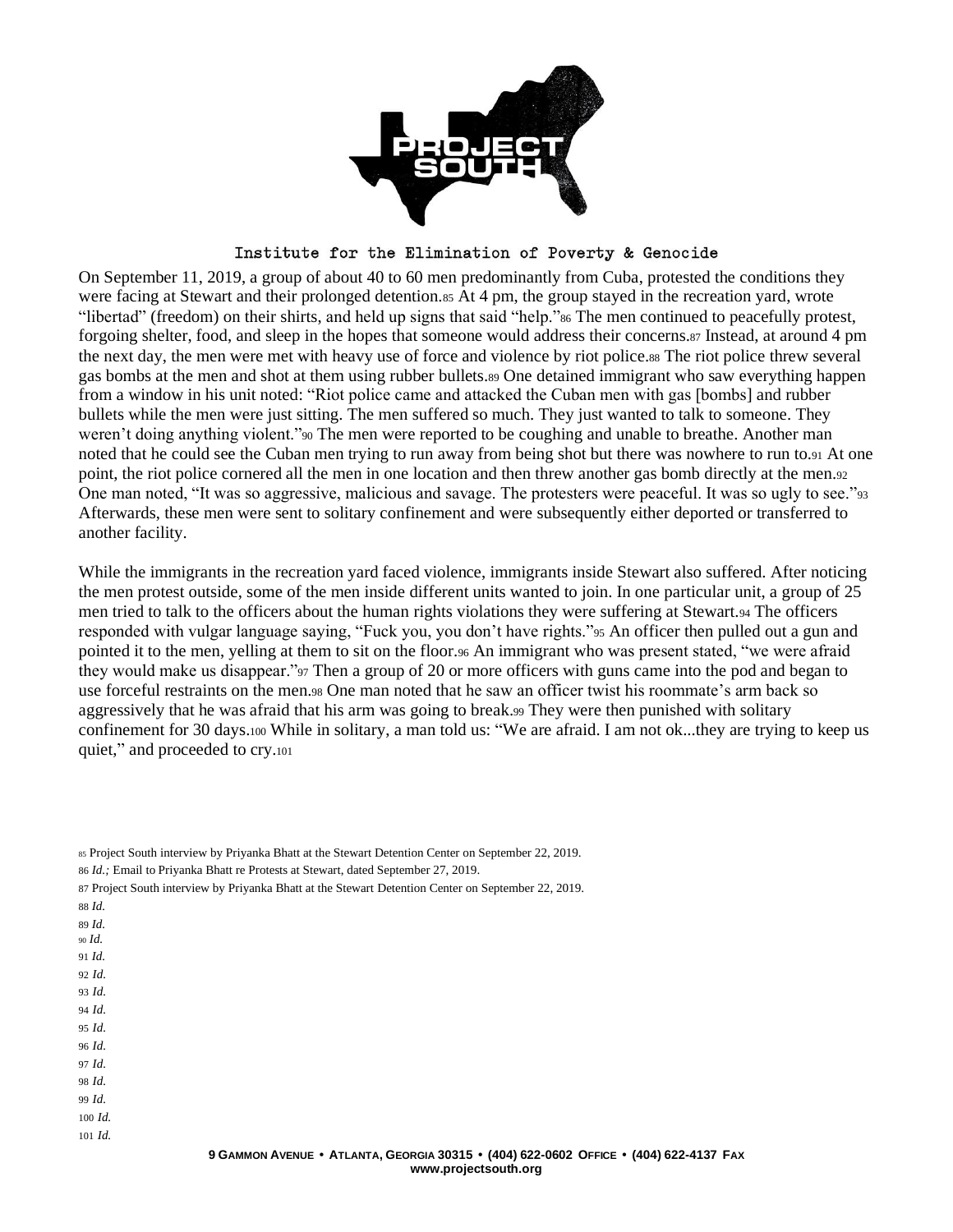

In addition, all immigrants in the facility were forced into lockdown for at least two days where they had to stay in their room all day.<sup>102</sup> The men were not allowed to shower, use the phone, watch TV, use commissary, or receive social visits.<sup>103</sup> Furthermore, the men did not receive food until very late in the day for several days.<sup>104</sup> One man stated that everyone was so hungry from not eating for many hours; some men even became sick from not eating for so long.<sup>105</sup>

## **V. Forced Labor**

Detained immigrants at Stewart are forced to work up to 12 hours or more for meager wages, \$1-\$4, to obtain basic necessities.<sup>106</sup> Stewart engages in a deprivation scheme where the facility withholds basic necessities such as food, toilet paper and toothpaste, forcing detained immigrants to work in order to buy those items.<sup>107</sup> When detained immigrants refuse to work, they are threatened with solitary confinement or have their commissary or phone cards taken away.<sup>108</sup> One immigrant was held in solitary confinement for almost 30 days for refusing to participate in the labor program.<sup>109</sup> Project South, Southern Poverty Law Center, Law Offices of R. Andrew Free, and Burns Charest LLP sued Core Civic in April 2018 for violating the Trafficking Victims Protection Act for the forced labor practices at Stewart.<sup>110</sup> Wilhen Barrientos, one of the plaintiffs in the Barrientos Lawsuit, recalled: "When I arrived at Stewart I was faced with the impossible choice – either work for a few cents an hour or live without basic things like soap, shampoo, deodorant, and food... If I didn't work, I would never be able to call my family."<sup>111</sup>

## **VI. Solitary Confinement**

The misuse of solitary confinement at Stewart has been notorious. A 2018 Office of Inspector General (OIG) report formally concluded that Stewart violated the Performance Based National Detention Standards (PBNDS), did not justify disciplinary actions, and failed to tell immigrants why they were placed in segregation.<sup>112</sup> Many immigrants have also complained about being held in solitary confinement for minor violations if any at all.<sup>113</sup> One detained immigrant stated: "For minor things, officers will send you to solitary confinement. Things like standing up over the bed will get you 15 to 30 days in the hole. I've seen this happen to people. They are not the same after [being sent to solitary]. They are bad mentally. They don't tolerate people. They don't tolerate noise. I can see the difference."<sup>114</sup> Another man echoed this sentiment saying that he has seen what solitary confinement can do to a man.<sup>115</sup> He noted that an immigrant from his unit came back from being in solitary confinement for three months and started "acting crazy," and ate his own feces.<sup>116</sup>

102 *Id.*

103 *Id.*

104 *Id.*

105 *Id.*

<sup>106</sup> [https://projectsouth.org/forced-labor-lawsuit;](https://projectsouth.org/forced-labor-lawsuit) https://projectsouth.org/private-prison-company-uses-forced-labor-of-detained-immigrants-in-georgia-toboost-profits/.

<sup>107</sup> *Id.*

<sup>108</sup> *Id.*

<sup>109</sup> *Id.*

<sup>110</sup> *Id.* <sup>111</sup> *Id.*

<sup>112</sup> [https://www.oig.dhs.gov/sites/default/files/assets/2017-12/OIG-18-32-Dec17.pdf.](https://www.oig.dhs.gov/sites/default/files/assets/2017-12/OIG-18-32-Dec17.pdf)

<sup>113</sup> *Imprisoned Justice,* p. 36.

<sup>114</sup> Project South interview by Priyanka Bhatt at the Stewart Detention Center on September 22, 2019.

<sup>115</sup> *Id.*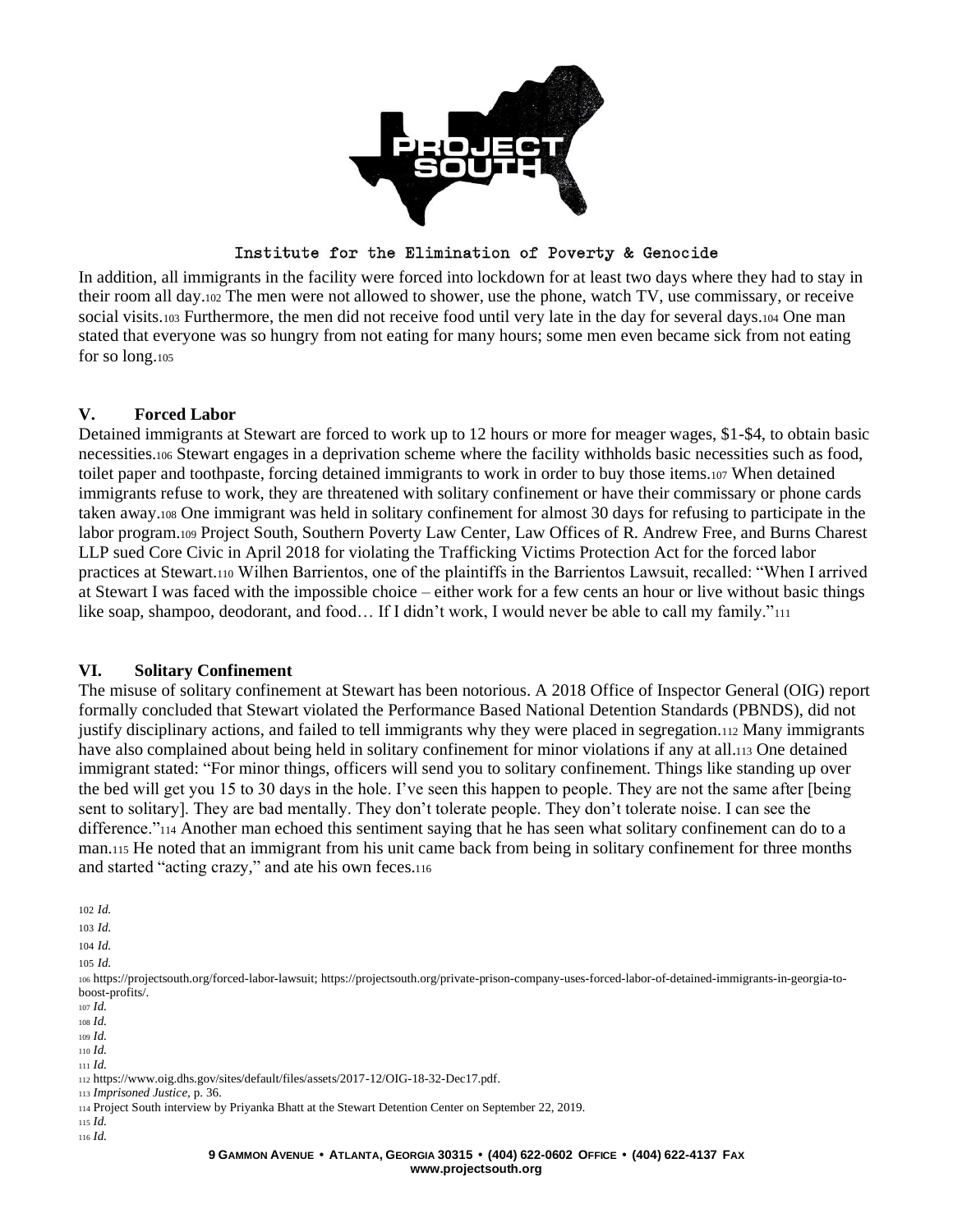

In addition to misusing solitary confinement for individuals with mental health concerns, Stewart also uses solitary as retaliation to punish immigrants who speak out against conditions. Records reveal that more than two dozen detained immigrants in 2016 were placed in solitary confinement after going on a hunger strike to protest facility conditions.<sup>117</sup> Furthermore, at least 20 men were sent to solitary confinement as punishment for participating in peaceful protests that occurred on September 11, 2019.<sup>118</sup> One man reported that he never had an opportunity to present his case to the Institution Disciplinary Panel prior to being sentenced to 30 days in solitary confinement as required by the 2011 PBNDS.<sup>119</sup>

## **VII. Due Process Concerns**

In 2015, the Stewart Immigration Court had the highest rate of deportation out of any immigration court in the United States and continues to have one of the highest deportation rates in the country today.<sup>120</sup> Moreover, immigration judges at Stewart consistently deny bond or set bond at prohibitively high amounts, resulting in prolonged detention for many immigrants.<sup>121</sup> Stewart's notorious immigration court subjects immigrants to detention without a reasonable prospect of securing release which undermines their Eighth Amendment right to a reasonable bond.<sup>122</sup> Inadequate access to legal resources also serves as cause to investigate Stewart. At Stewart, detained immigrants and attorneys alike have reported difficulties in having legal visits due to facility deficiencies that undermine the detained immigrant's right to substantive representation. Conversations between attorneys and immigrants are held through plexiglass windows with malfunctioning phones.<sup>123</sup> Attorneys have reported that the rooms are not sound-proof and that they must shout to convey information over the noise of the guards or nearby television.<sup>124</sup> Attorneys have also reported that they are frequently waiting for prolonged periods of time to meet with clients.<sub>125</sub> Stewart is actively prohibiting access to mechanisms for relief from detention as well as access to substantive legal representation.

## **VIII. Conclusion**

We write to you on behalf of those detained at Stewart and on behalf of their loved ones. The long record of human rights violations behind the walls of Stewart and recent deaths of immigrants who were detained at Stewart demand your attention. We ask that you investigate the conditions at the Stewart Detention Center and take appropriate measures.

If you have any questions, please feel free to contact Azadeh Shahshahani at [azadeh@projectsouth.org,](mailto:azadeh@projectsouth.org) or Priyanka Bhatt, priyanka@projectsouth.org, 404-622-0602.

We thank you for your time and your attention to this matter.

<sup>117</sup> *Imprisoned Justice,* p. 39.

- <sup>118</sup> Project South interview by Priyanka Bhatt at the Stewart Detention Center on September 22, 2019.
- <sup>119</sup> *Id*.; 2011 Operations Manual ICE Performance-Based National Detention Standards, at page 214, *available at* [https://www.ice.gov/doclib/detention-standards/2011/pbnds2011r2016.pdf.](https://www.ice.gov/doclib/detention-standards/2011/pbnds2011r2016.pdf)
- <sup>120</sup> *Imprisoned Justice,* p. 28; https://www.themarshallproject.org/2016/12/12/america-s-toughest-immigration-court;
- [https://www.themarshallproject.org/documents/3230396-CThompson-TheMarshallProject;](https://www.themarshallproject.org/documents/3230396-CThompson-TheMarshallProject)
- https://trac.syr.edu/phptools/immigration/court\_backlog/deport\_outcome\_charge.php.

<sup>121</sup> *Imprisoned Justice*, p. 28.

<sup>122</sup> *Id.* at 40.

<sup>123</sup> Project South interview by Priyanka Bhatt at the Stewart Detention Center on July 3, 2019.

<sup>124</sup> *Imprisoned Justice,* p. 28.

<sup>125</sup> *Id.*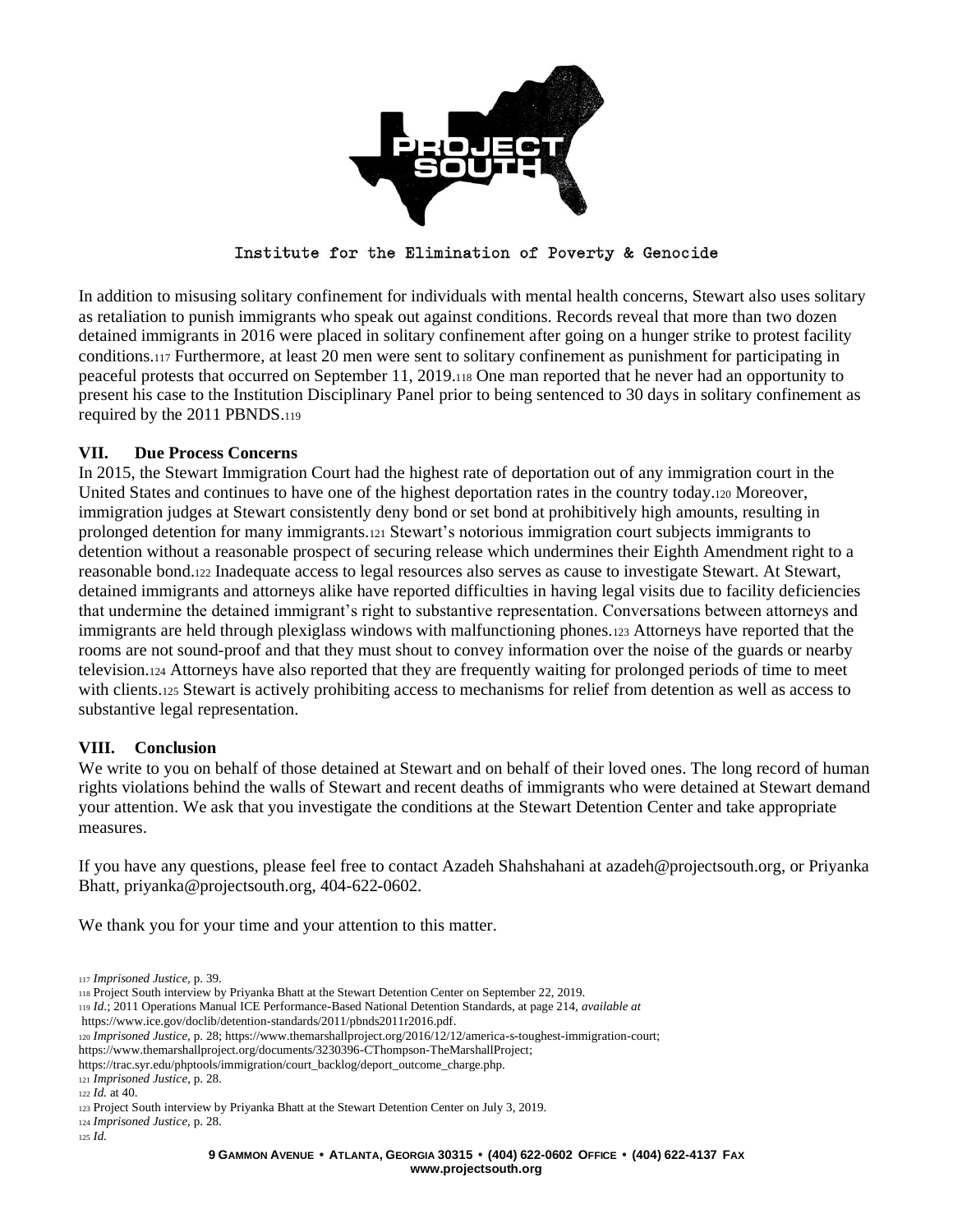

Sincerely,

American-Arab Anti-Discrimination Committee Albuquerque Center for Peace & Justice Adelante (A project of the Immigrant Justice Initiative) Alianza Americas American Immigration Lawyers Association, Georgia-Alabama Chapter American Muslim Empowerment Network Asian Americans Advancing Justice, Atlanta Berger immigration law Black Alliance for Just Immigration Carolina Jews for Justice Center for Victims of Torture-Atlanta Church World Service Coalicion De Lideres Latinos Columbia Law School Immigrants' Rights Clinic Council on American-Islamic Relations, Georgia Chapter Defending Rights & Dissent Desis Rising Up and Moving Detention Watch Network EcoViva El Refugio Emory University Students for Justice in Palestine Ethical Humanist of Atlanta Families For Freedom First Existentialist Congregation's Social Justice Guild Freedom for Immigrants Freedom to Thrive Freedom University Friends of Broward Detainees Gentle Spirit Christian Church Georgia Alliance for Social Justice Georgia Association of Criminal Defense Lawyers Georgia Coalition for the Peoples' Agenda Georgia Detention Watch Georgia Latino Alliance for Human Rights Georgia Peace and Justice Coalition Georgia Shift Georgia Women (And Those Who Stand With Us) Grandmothers for Justice Hate Free Decatur Healthcare Now Human Rights Defense Center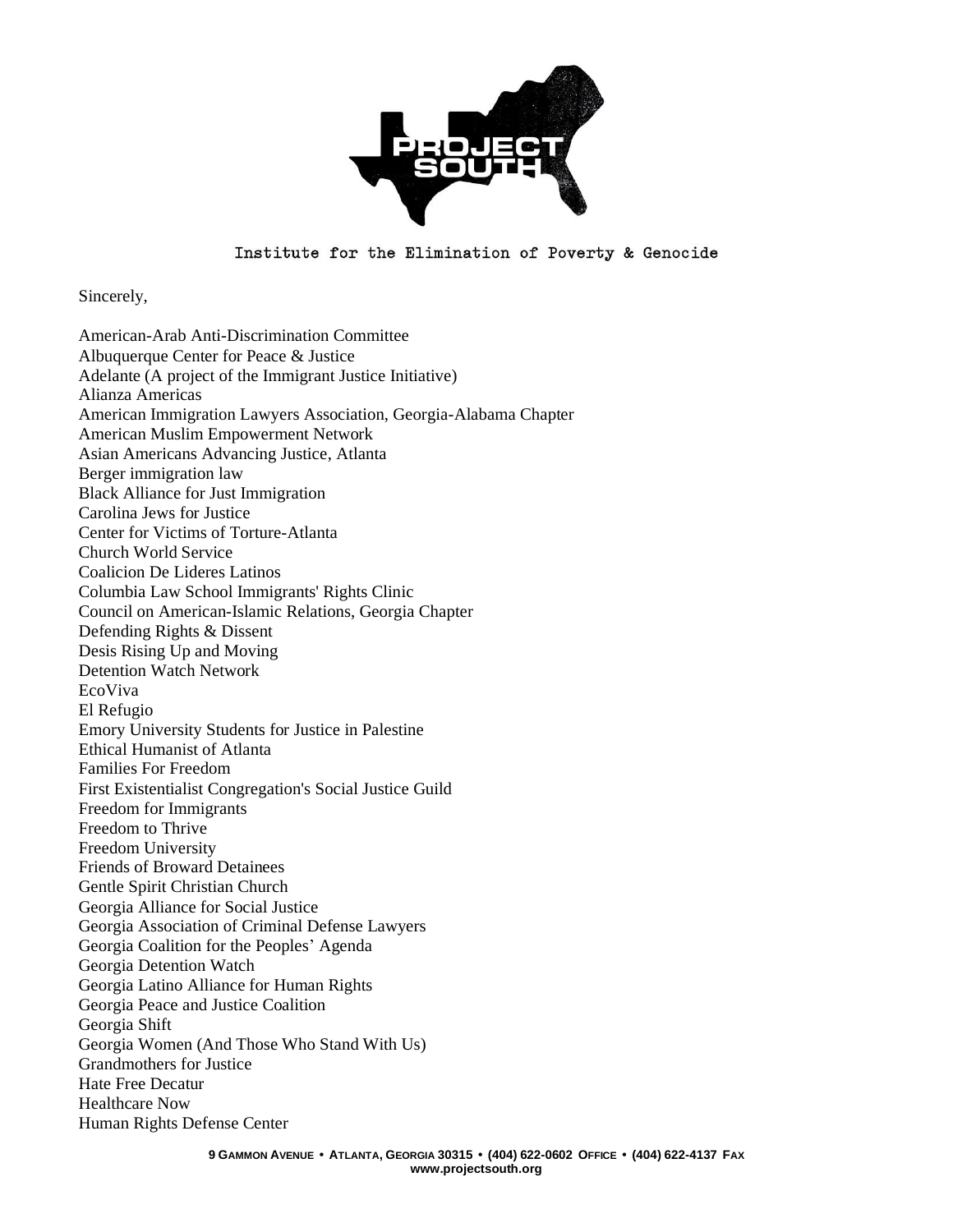

Immigrant Hope, Atlanta In the Public Interest Indivisible Georgia International Action Center International Worker Solidarity Network Jewish Voice for Peace, NC Triangle Chapter Jewish Voice for Peace, Triangle NC Jewish Voice for Peace, Atlanta chapter Joining Hands for Justice, Palestine/Israel Judea Reform Congregation Social Action Committee Justice Strategies LatinoJustice Law Office of Kerry E. McGrath Law Offices of Hilary Smith, LLC Los Vecinos de Buford Highway Mami Chelo Foundation Metro Atlanta Democratic Socialists of America Migrant Center for Human Rights Mijente Movement to End Racism and Islamophobia Muslims for Social Justice National Asian Pacific American Women's Forum, Atlanta National Immigrant Justice Center National Lawyers Guild, Southern Region New American Pathways New Mexico Immigrant Law Center New Sanctuary Coalition New Sanctuary Movement of Atlanta Oakhurst Baptist Church Pangea Legal Services Paz Amigos Physicians for Criminal Justice Reform Project South Quixote Center Racial Justice Action Center School of Americas Watch Science for the People Sikh American Legal Defense and Education Fund Social Concerns Network Solano Law Firm South Georgia Immigrant Support Network Southeast Immigrant Rights Network Southerners on New Ground Sujata Gupta Winfield LLC